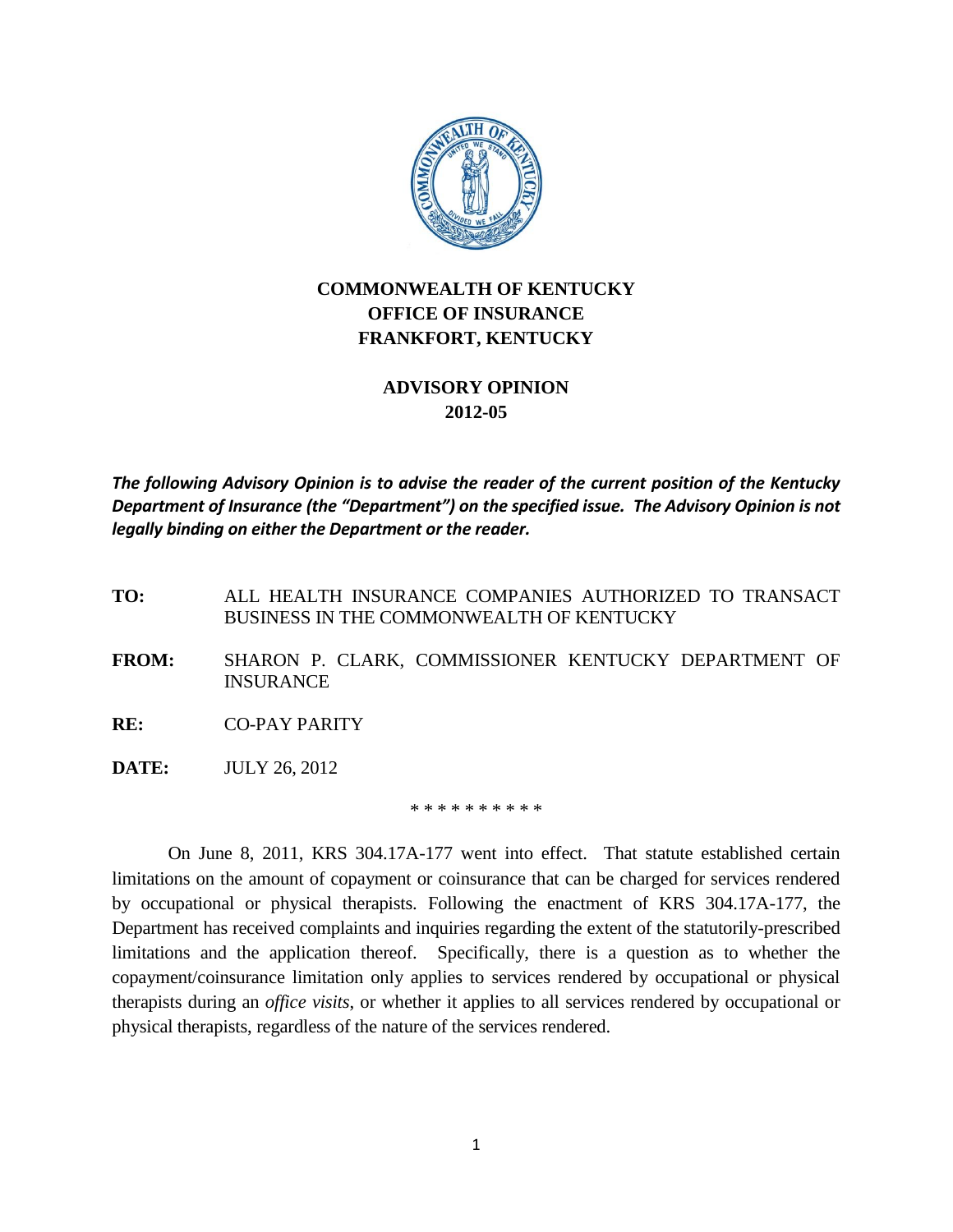## KRS 304.17A-177(1) states,

[A]n insurer shall not impose a copayment or coinsurance amount charged to the insured for services rendered for each date of service by an occupational therapist licensed under KRS Chapter 319A or a physical therapist licensed under KRS Chapter 327 that is greater than the copayment or coinsurance amount charged to the insured for the services of a physician or an osteopath licensed under KRS Chapter 311 for an office visit.

The inquiries regarding this statute stem from the reference to an "office visit" at the end of section (1). Insurers have interpreted this reference in such a way as to limit the application of the statute only to "office visits" where an occupational or physical therapist evaluates or reevaluates the insured. Under this interpretation, copay parity exists only for "office visits" and all other services provided by occupational or physical therapist fall outside the purview of KRS 304.17A.177, leaving insurers free to establish whatever copay is deemed appropriate.

It is a well-settled principal of statutory interpretation that words must be assigned their plain meaning and should not be construed in such a way as to add restrictive language where none exists. *See, [Bailey v. Reeves,](http://web2.westlaw.com/find/default.wl?rs=WLW12.04&pbc=1A73210A&vr=2.0&findtype=Y&rp=%2ffind%2fdefault.wl&sv=Split&fn=_top&tf=-1&ordoc=361K188&mt=Westlaw&serialnum=1984103628&tc=-1)* 662 S.W.2d 832 (Ky. 1984). By interpreting KRS 304.17A-177(1) as set forth above, insurers have greatly restricted the application of the statute. The services to which the statute applies are: "services rendered for *each date of service* by an occupational therapist licensed under KRS Chapter 319A or a physical therapist licensed under KRS Chapter 327." (Emphasis added). There is no language whatsoever which limits application of the statute only to *office visits* where an occupational or physical therapist evaluates or re-evaluates the insured. Nor is there any language which suggests that copay parity is only meant to exist for corresponding services, i.e. copays for *office visits* with occupational or physical therapists cannot exceed copays for office visits with physicians or osteopaths. The reference in the statute to an "office visit" is only meant to give context to the maximum amount that insurers are permitted to charge as a copayment. Per the statute, insurers shall not impose a copayment or coinsurance that exceeds the copayment or coinsurance amount charged by physicians or osteopaths for an office visit. That language establishes a cap on the amount of the copayment or coinsurance but does not modify or restrict the scope of occupational or physical therapy services covered by the statute.

Based on the above, the Department interprets KRS 304.17A-177(1) to apply to all services rendered by occupational or physical therapists, regardless of the nature of those services or the environment in which they are offered.